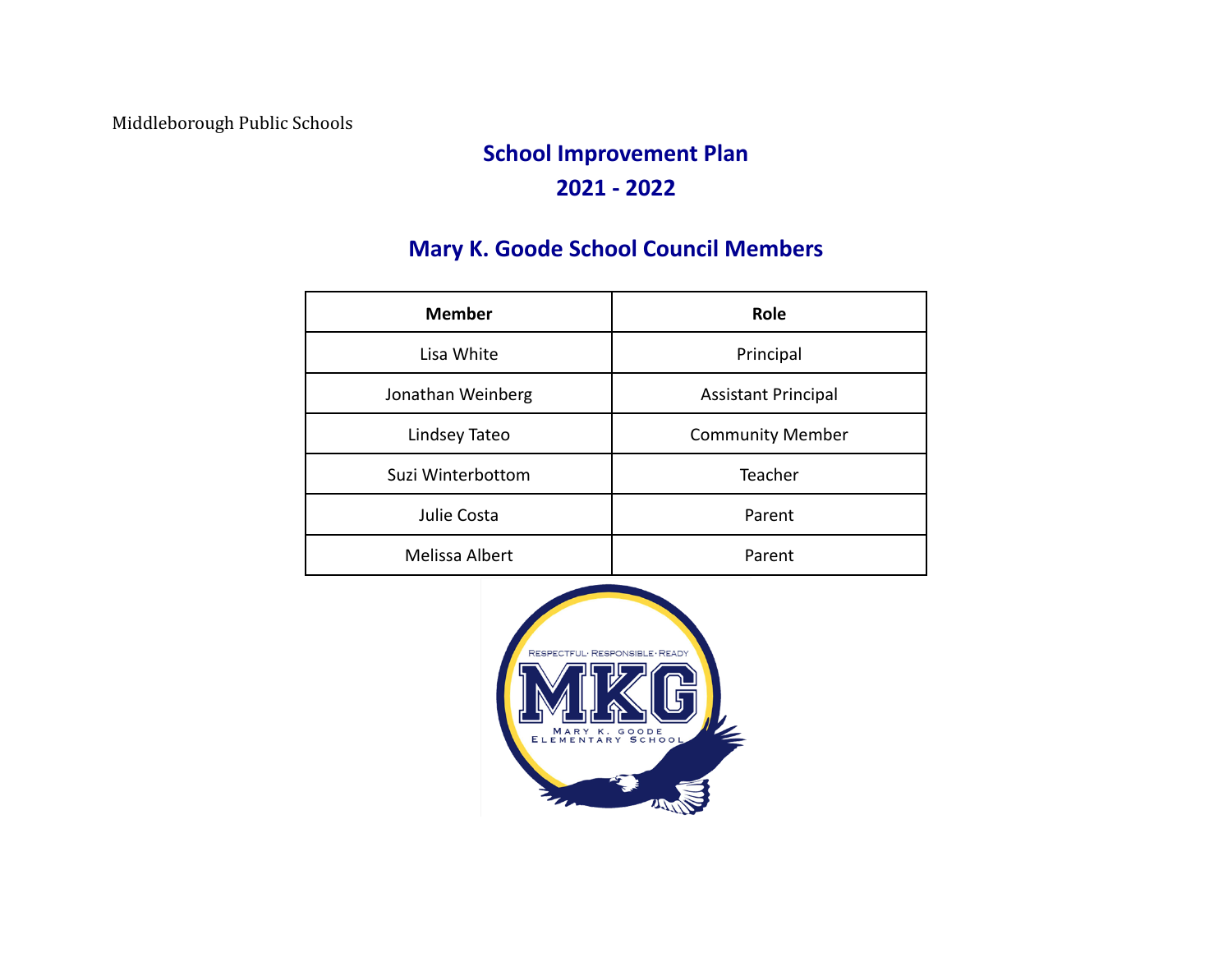#### **Mary K. Goode Administrative Summary**

We are all very excited to return to full in person learning with all of our students and staff for the 2021 - 2022 school year. We look forward to continuing to foster the love of learning for our students. We will be continuing with our focus on literacy through the Literacy Collaborative. This model provides a deeper understanding for teachers on how to build self-efficacy for all learners. This model provides ongoing professional development for continuous growth for all teachers in literacy. We are also looking forward to using the Lexia Core 5 program to support our students as part of our intervention system. Lexia Core 5 provides differentiated literacy instruction for students of all abilities. Lexia's research-proven program provides explicit, systematic, personalized learning targeting skill gaps as they emerge. It provides teachers with the data and student-specific resources they need for individual or small group instruction. We will be continuing with the Envisions 2.0 program for math. We are entering our third year with ST Math. ST Math is a software program that assists students with developing a conceptual understanding of mathematical concepts. Our journey with Discovery Ed. Science Tech-book will take on a new element with the introduction of Mystery Science kits. These kits will allow our students to discover, research, and analyze through hands-on experiences. We are very excited for the return of Town Meetings at Mary K. Goode!! Town Meetings allow time for students to meet as a grade level to discuss and learn about various topics such as bus safety and Character Strong's Purposeful People. The Professional Learning Communities (PLC's) continue to be an integral way for teachers to analyze data as well as receive professional development.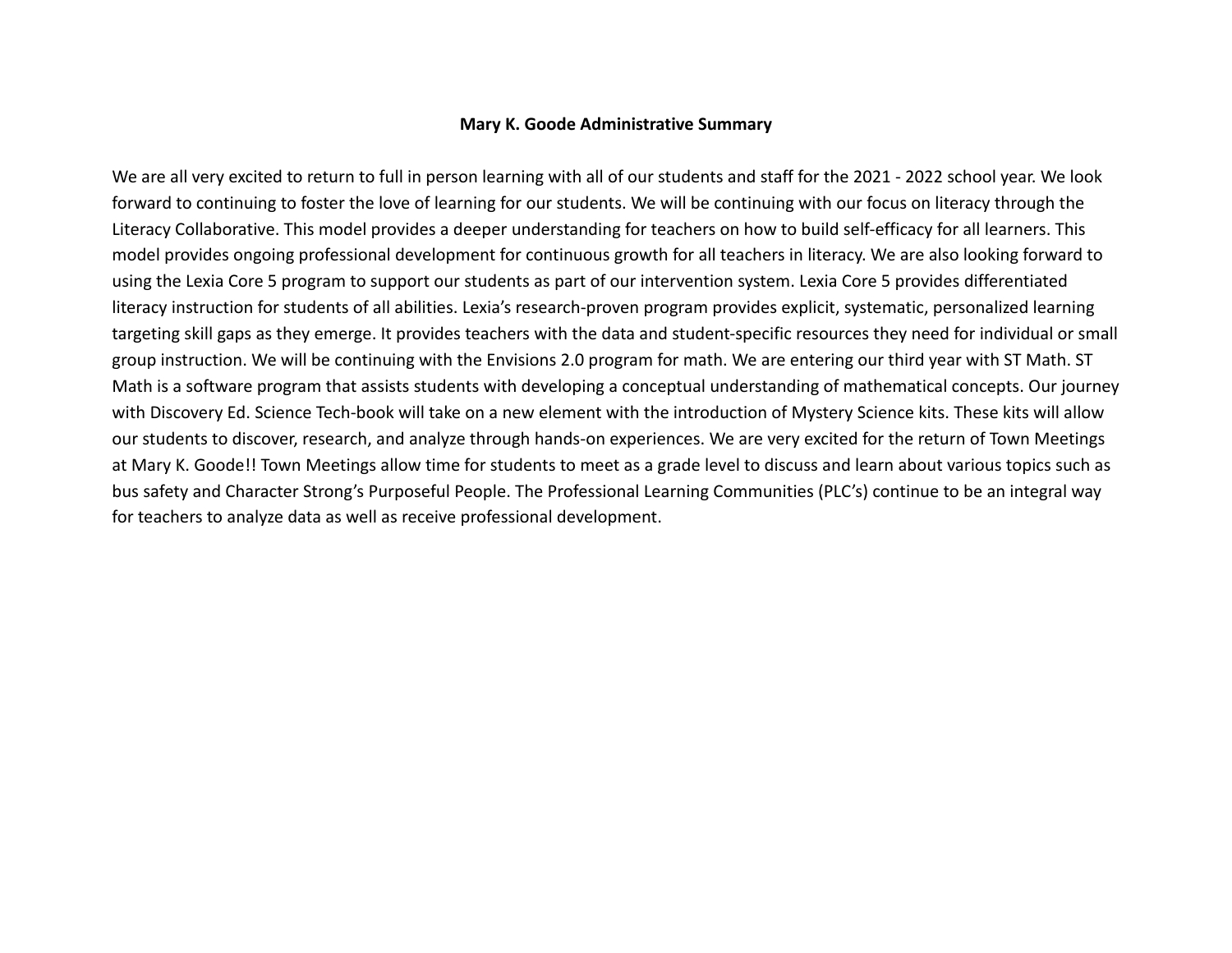### **Mary K. Goode 2021 Family Survey Results**

My child has made growth this year - 88% Strongly Agree/Agree

I feel like school work, assignments and programs were well organized and easy to access - 91.2% Strongly Agree/Agree

My child will end the year where they should be for their grade - 77.2% Strongly Agree/Agree

I feel confident that my child will do well next year - 88.3% Strongly Agree/Agree

My child is socially ready for next year - 85.7% Strongly Agree/Agree

I am glad that my child has returned to school full time - 92% Strongly Agree/Agree

My child has positive feelings about returning to school full time - 87% Strongly Agree/Agree

My child feels like they have at least one adult they are connected to at school - 90% Strongly Agree/Agree I have a better appreciation of what teachers do each day - 93.9% Strongly Agree/Agree

The teachers were successful in promoting and teaching behaviors such as independence, perseverance, responsibility and organization - 92% Strongly Agree/Agree

I feel equipped to teach my child important behaviors such as independence, perseverance, responsibility and organization - 97.6% Strongly Agree/Agree

The school has done a good job supporting my child's academic needs - 87.3% Strongly Agree/Agree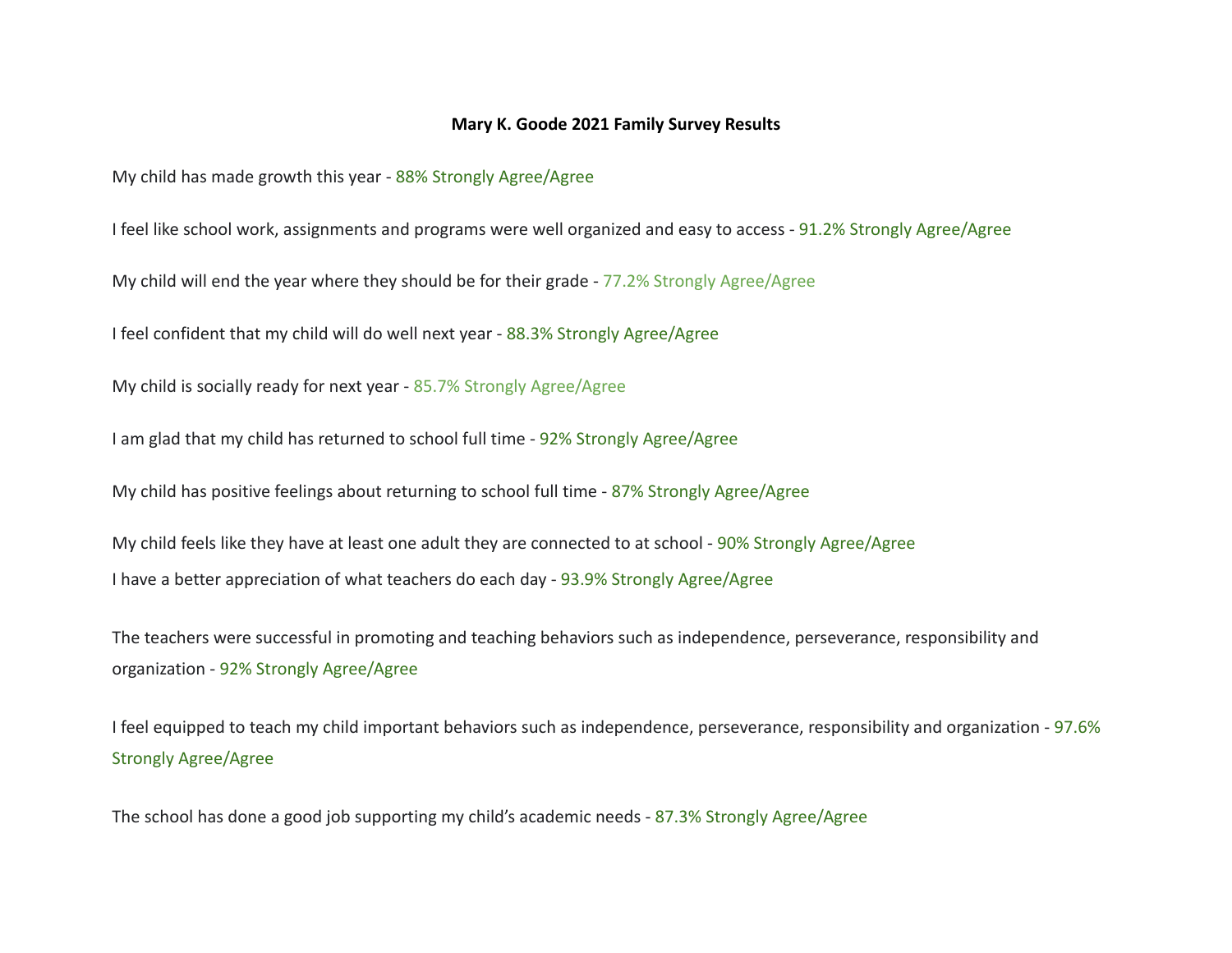The school has done a good job supporting my child's social emotional needs - 82.2% Strongly Agree/Agree

Administration has been supportive, accessible and responsive to me - 93.5% Strongly Agree/Agree

Teachers have been supportive, accessible and responsive to me - 98% Strongly Agree/Agree

The school has done good job providing resources and programs to the students during remote learning - 90.4% Strongly Agree/Agree

I feel like my input has been valued by the teacher and school - 90.8% - Strongly Agree/Agree

My child's teacher/teachers were great about communicating with me - 96% - Strongly Agree/Agree

The administration was effective in communicating with me - 93.1% - Strongly Agree/Agree

I am worried about my child for next year - 29.3% Strongly Agree/Agree\*\*

My family feels welcomed and part of the MKG community - 94.4% Strongly Agree/Agree

My child feels welcomed and part of the MKG community - 96.8% Strongly Agree/Agree

What do you think we should continue from this year?

What has been good about this year?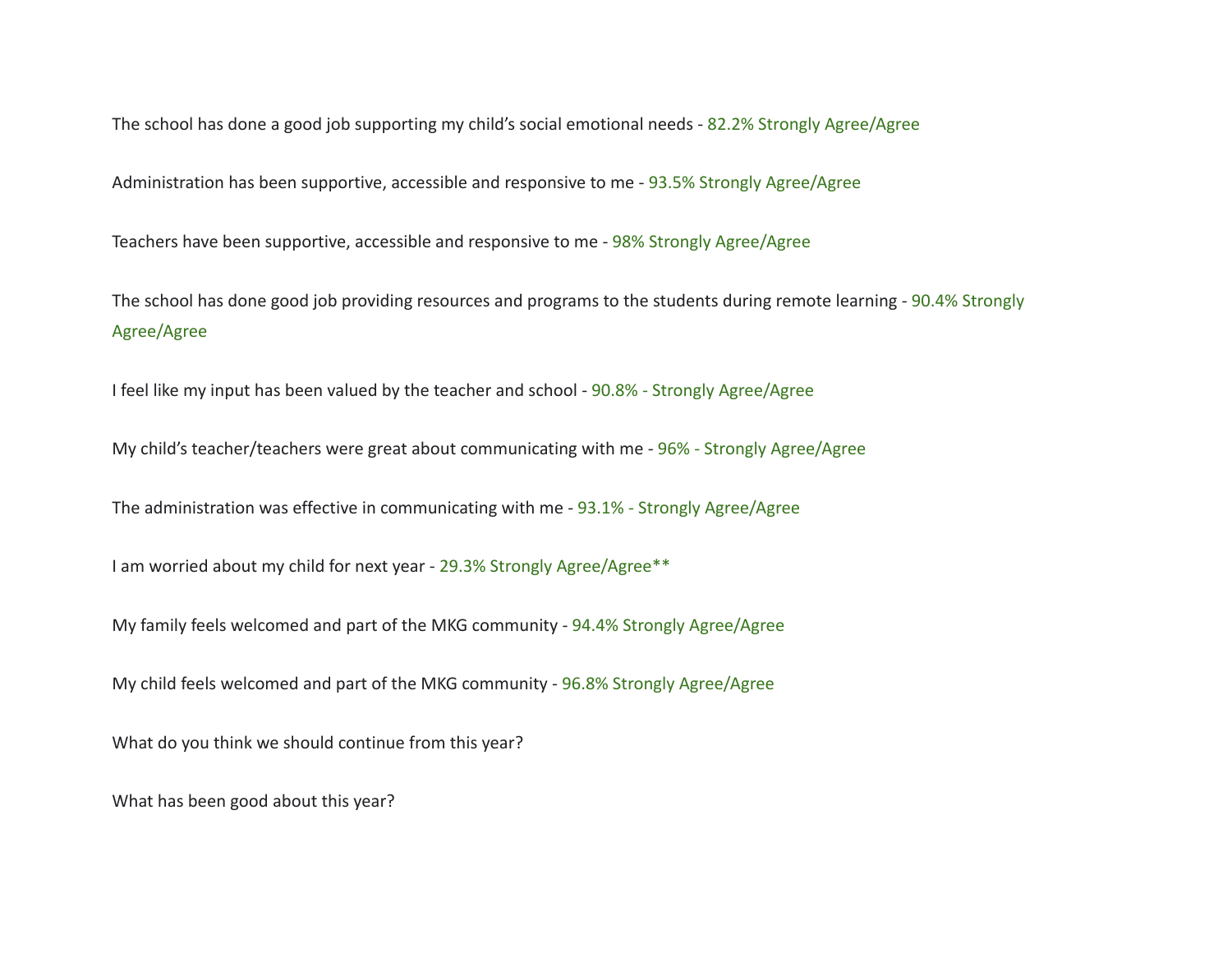What have been your biggest challenges this year?

What lessons do you think we should take away from this year?

What resources and supports will you need to be successful as we move forward?

What concerns do you have for your student's future academic and emotional growth?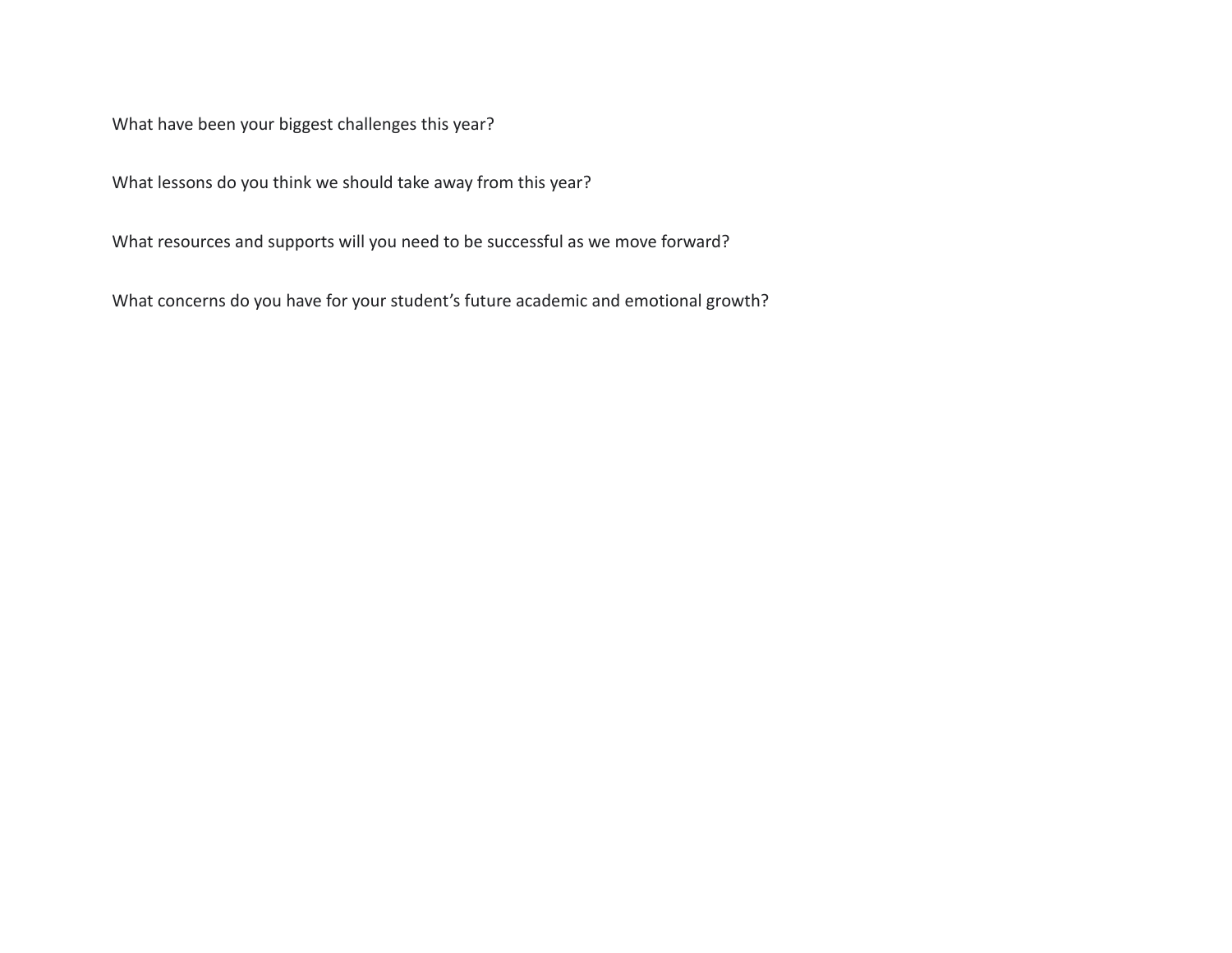### **Mary K. Goode Core Beliefs and Values**

- We believe in the development of critical thinking, cooperative learning, collaboration and problem solving skills provided in a risk-free environment through the use of innovative and authentic learning experiences.
- We value our commitment to educational excellence while providing a safe and secure environment that supports teaching and learning.
- We believe the safety and education of our children is the most important responsibility of our community and requires a partnership between family, school and community to maximize the potential of all learners.
- We value the importance of educating all children by creating partnerships between family, school and community in order to maximize the potential of all learners.
- We believe in teaching and guiding Mary K. Goode students to be responsible, culturally aware and contributors to the betterment of the global community.

### **Mission Statement**

The Mary K. Goode School is committed to educating all children in a safe, collaborative, academically challenging and socially conscious environment where diversity is celebrated, respect is paramount and the needs, integrity and differences of each child are met as we develop life-long learners and productive global citizens.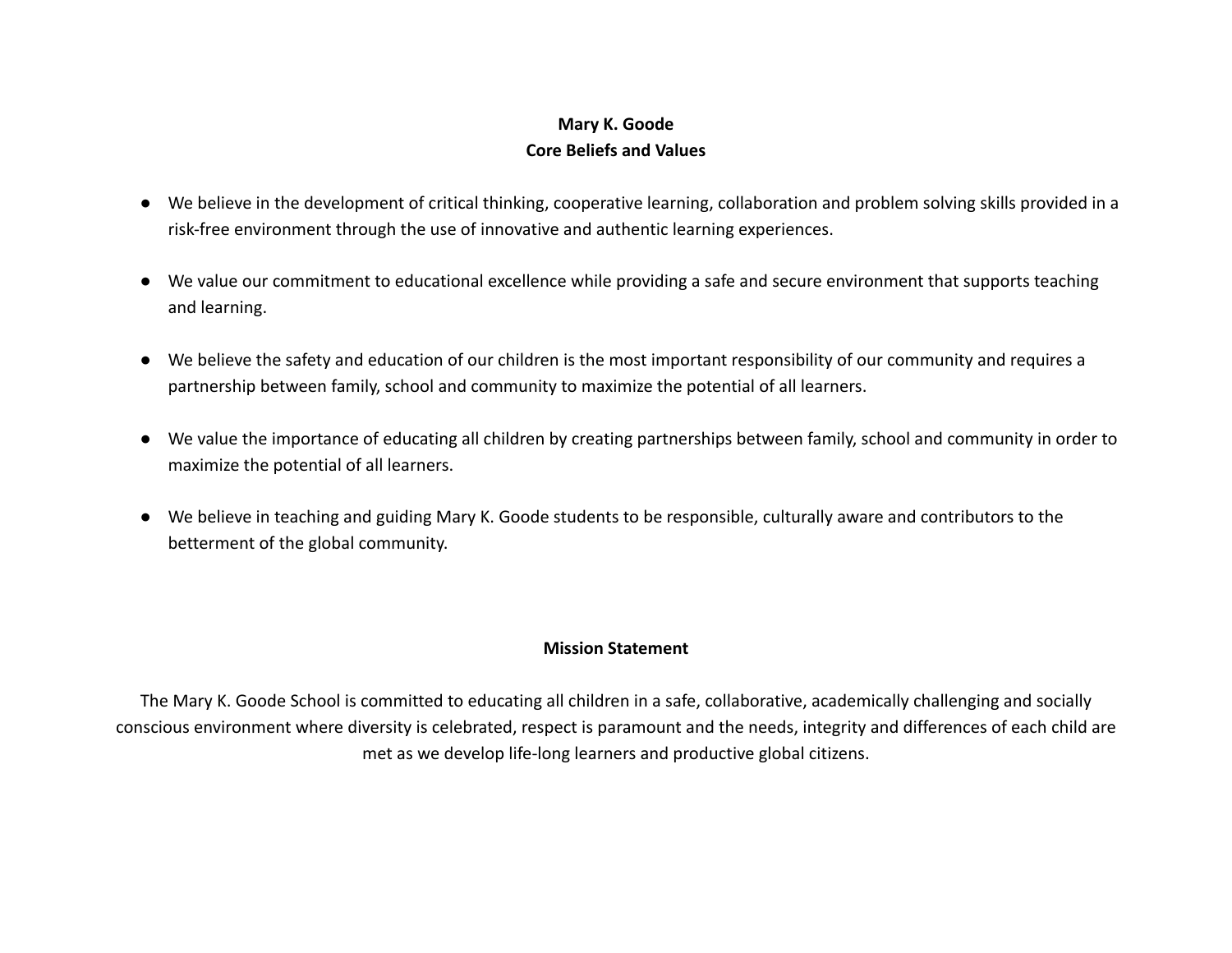### Goal 1: Through a comprehensive partnership with Lesley University, we will improve literacy instruction and student *performance for all students in grades 1-5.*

| <b>Action</b><br><b>Plan/Improvement</b><br><b>Strategies</b>                                                                           | Person(s)<br><b>Responsible</b><br>for<br>Implementation | <b>Timeline</b>                    | <b>Measurements and Outcomes</b>                                                                                                                                                                                                       | <b>Resource(s) and/or Funding</b><br><b>Source</b>                         |
|-----------------------------------------------------------------------------------------------------------------------------------------|----------------------------------------------------------|------------------------------------|----------------------------------------------------------------------------------------------------------------------------------------------------------------------------------------------------------------------------------------|----------------------------------------------------------------------------|
| Continue the<br>implementation of the<br>Lesley Model training<br>for all staff.                                                        | Admin, Literacy<br>Coaches,<br>Classroom<br>teachers     | $-2021-$<br>2022<br>School<br>Year | - Prescribed amount of training sessions<br>scheduled and planned for 2021-2022<br>School Year<br>- Observational data across all grades<br>(consistency in practice and language)<br>- Conduct the fidelity of implementation<br>plan | - Continued support for Lesley<br>Literacy Collaborative<br>Membership     |
| Professional<br>development focused<br>in the area of writing,<br>word work, reading<br>foundational skills.                            | Admin, Literacy<br>Coaches                               | 2021-2022<br>School<br>Year        | - All required training sessions and<br>hours scheduled and planned for<br>2021-2022 school year                                                                                                                                       | - Continued support for the<br><b>Literacy Collaborative</b><br>Membership |
| Develop, schedule<br>and ensure ongoing,<br>continued support for<br>coaching cycles and<br>job embedded<br>professional<br>development | Admin, Literacy<br>Coaches                               | 2021-2022<br>School<br>Year        | - All required training sessions and<br>hours scheduled and planned for<br>2021-2022 school year.                                                                                                                                      | - Continued support for the<br>Literacy Collaborative<br>Membership        |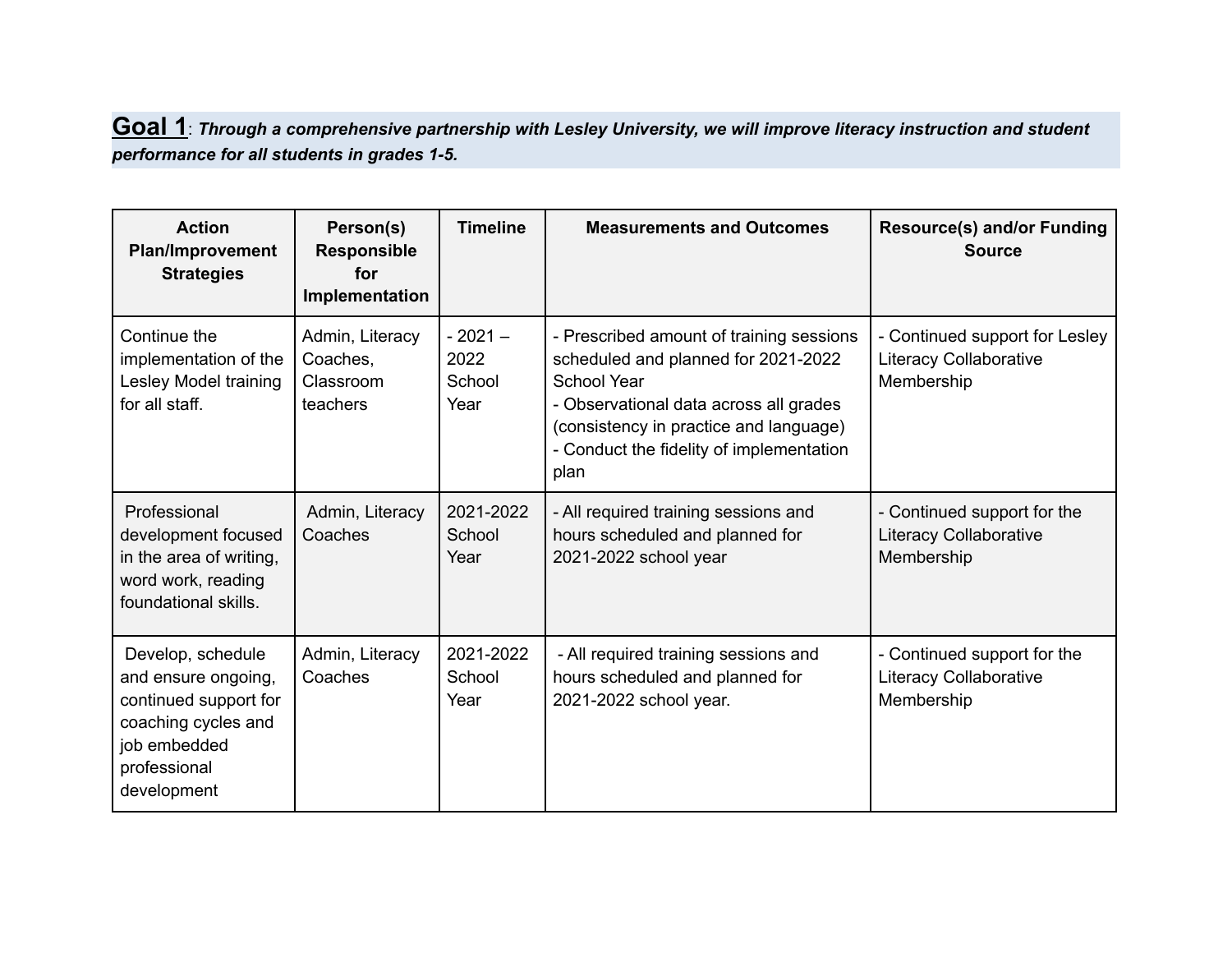| Ensure the<br>appropriate balance<br>and use of<br>technology in literacy<br>instruction including<br>typing, digital<br>readings (Pioneer<br>Valley) | Admin, Literacy<br>Coaches, Grade<br>Level Leaders,<br>classroom<br>teachers     | 2021-2022<br>School<br>Year | - Training on topic to start year.<br>- Document outlining grade level<br>expectations developed by 1 <sup>st</sup> week<br>October 2021.   | - Continued support for<br>current tech. platforms<br>(Google, Pioneer Valley, Lexia<br>$etc.$ ) |
|-------------------------------------------------------------------------------------------------------------------------------------------------------|----------------------------------------------------------------------------------|-----------------------------|---------------------------------------------------------------------------------------------------------------------------------------------|--------------------------------------------------------------------------------------------------|
| Ensure teachers<br>have continued<br>access to quality<br>professional<br>materials and<br>resources required<br>for effective teaching.              | Admin, Literacy<br>Coaches, Grade<br>level leaders                               | 2021-2022<br>School<br>Year | - Required texts and materials<br>purchased, ordered and available by<br>start of 2021 school year.                                         | - Funding for the purchase of<br>materials (Reading/Writing<br>Strategies etc)                   |
| Develop curriculum<br>maps to ensure<br>consistency and<br>alignment in<br>addressing learning<br>gaps.                                               | Director of<br>Curriculum,<br>Admin, Literacy<br>Coaches, Grade<br>Level Leaders | 2021-2022<br>School<br>Year | - Adjusted units for 1 <sup>st</sup> 2 months<br>developed to start the year.<br>- Remaining units/maps developed as<br>the year progresses | - Funding for summer<br>curriculum work.                                                         |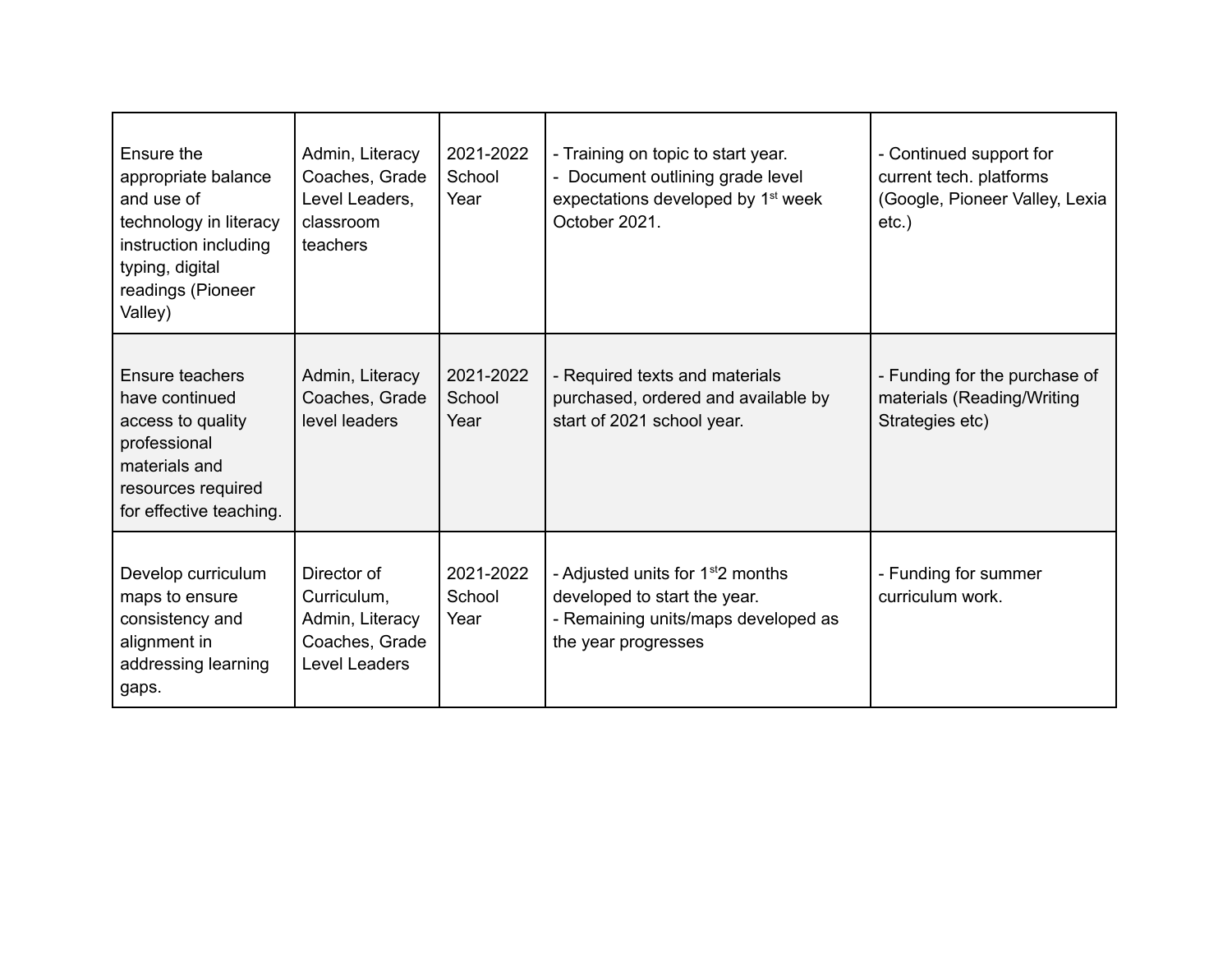| Continue to improve<br>and increase that<br>amount of quality<br>texts and materials<br>available to students<br>in the class, in the<br>book room and the<br>library including the<br>completion of an<br>analysis to ensure<br>materials are free of<br>cultural bias,<br>ensuring that all<br>students can see<br>themselves in the<br>curriculum with a goal<br>to increase the<br>diversity offered<br>within and across our<br>curriculum. | Director of<br>Curriculum,<br>Admin, Literacy<br>Coaches, Cohort<br>1 teachers | 2021-2022<br>School<br>Year | - Initial training on analyzing libraries,<br>cultural bias etc. implemented to start<br>2021 school year.<br>- Individual analysis completed by end of<br>October 2021.<br>- Materials purchased and added to<br>classroom libraries as needed. | - Funding for planned PD with<br><b>Lesley University</b><br>- Funding for the needed<br>resources.        |
|--------------------------------------------------------------------------------------------------------------------------------------------------------------------------------------------------------------------------------------------------------------------------------------------------------------------------------------------------------------------------------------------------------------------------------------------------|--------------------------------------------------------------------------------|-----------------------------|--------------------------------------------------------------------------------------------------------------------------------------------------------------------------------------------------------------------------------------------------|------------------------------------------------------------------------------------------------------------|
| <b>Implement STAR</b><br>Reading or STAR<br><b>Early Literacy</b><br>Assessment,<br><b>Benchmark</b><br><b>Assessment System</b><br>in all grades 1-5.                                                                                                                                                                                                                                                                                           | Admin, Literacy<br>Coaches, Grade<br>Level Teacher<br>Leaders                  | 2021-2022<br>School<br>Year | - Assessment data collected once each<br>trimester.<br>- Each grade level team will review<br>assessment results.<br>- Students in need of further intervention<br>will be identified                                                            | - Funding for additional<br>computers and computer lab<br>- Continued funding for Star<br>360 subscription |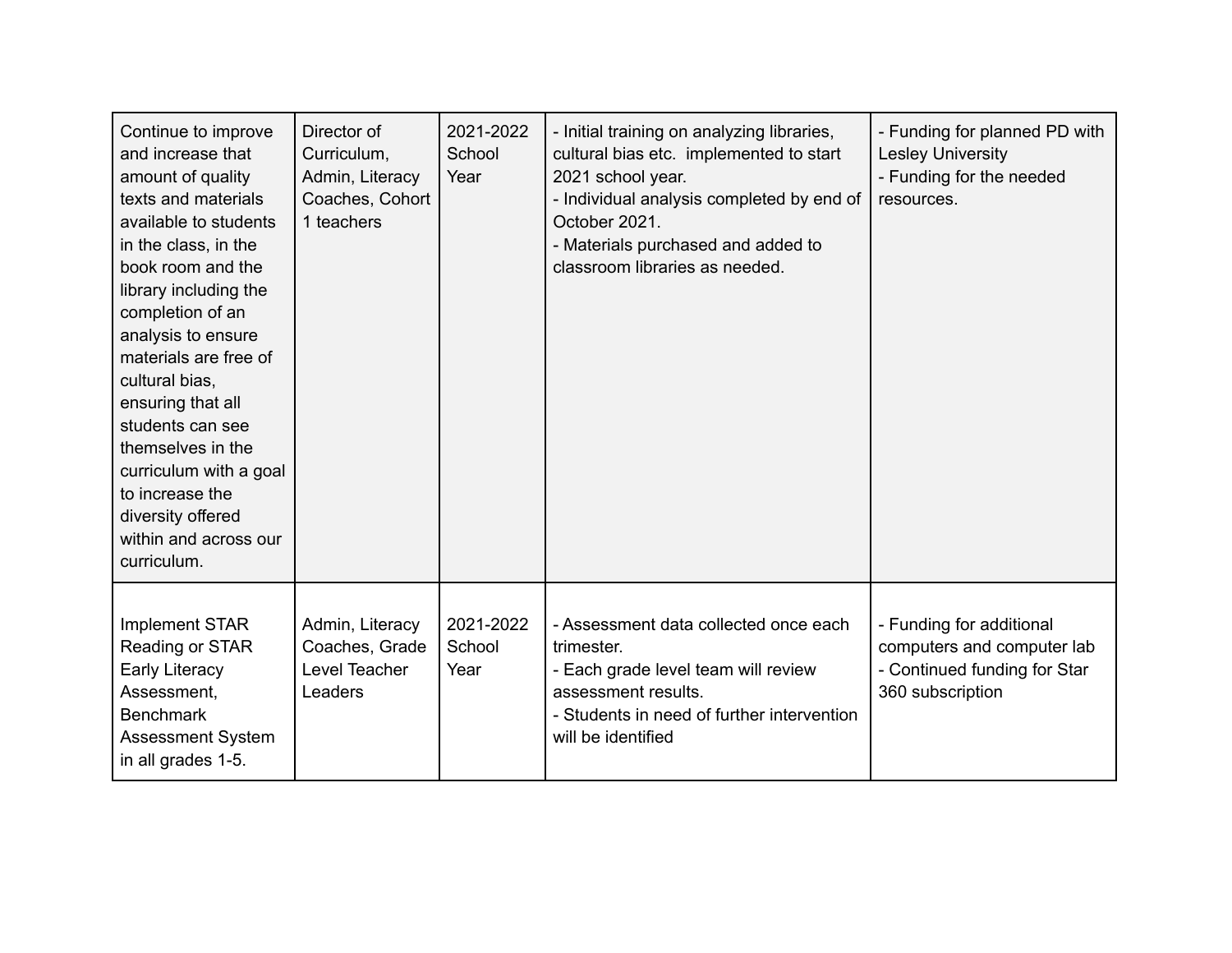| Continue regular PLC<br>Meetings, using Data<br>to analyze student<br>performance, share<br>best practices and<br>plan interventions<br>and enrichment. | Admin,<br>Instructional<br>Coordinator,<br><b>Grade Level</b><br>Leaders,<br>Teachers,<br><b>Support Staff</b>                       | 2021-2022<br>School<br>Year | - Improved instructional practices in the<br>classroom. - Improved student<br>performance and growth on STAR<br>Assessments by 10% from B.O.Y. to<br>E.O.Y.                                                                                                                                                                                                                                                                     | - Continued funding for Star<br>360 subscription                                                |
|---------------------------------------------------------------------------------------------------------------------------------------------------------|--------------------------------------------------------------------------------------------------------------------------------------|-----------------------------|---------------------------------------------------------------------------------------------------------------------------------------------------------------------------------------------------------------------------------------------------------------------------------------------------------------------------------------------------------------------------------------------------------------------------------|-------------------------------------------------------------------------------------------------|
| Continue ongoing<br><b>Progress Monitoring</b><br>Meetings at all<br>grades                                                                             | Administration,<br><b>Teacher</b><br>Leaders,<br><b>Teachers</b>                                                                     | Ongoing                     | - Interventions provided for struggling<br>students ensuring student progress                                                                                                                                                                                                                                                                                                                                                   | N/A                                                                                             |
| Ensure ongoing<br>supports at all levels<br>of the Response to<br>Intervention<br>Framework (RTI).                                                      | Administration,<br>Instructional<br>Coordinator,<br>Special Ed.<br>Support<br>Specialist,<br><b>Teacher</b><br>Leaders,<br>Teachers, | 2021-2022<br>School<br>Year | - Interventions provided for struggling<br>students at all grades<br>- Enrichment provided for students<br>meeting standards<br>- Flow chart of next steps created for<br>initial screening at each grade.<br>- All interventions and supports identified<br>within the RTI Framework and made<br>available to all staff.<br>Improved student performance and<br>growth on STAR Assessments by 10%<br>from $B.O.Y.$ to $E.O.Y.$ | - Funding additional tier 2<br>interventions as identified and<br>needed<br>- Funding for Lexia |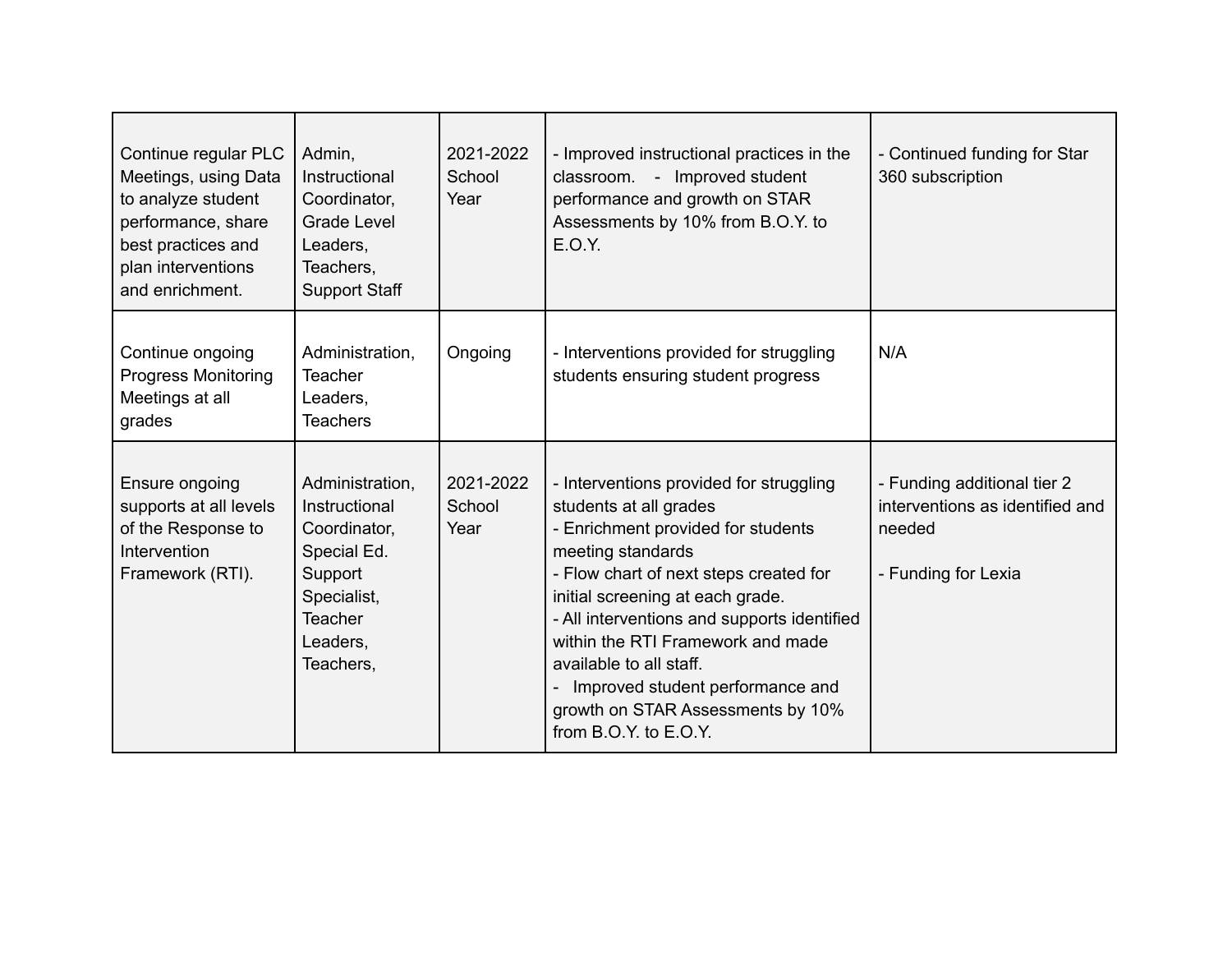| Provide professional<br>development for<br>SPED teachers in<br>additional tier 3<br>supports.                         | Administration,<br>Director of Pupil<br>Personnel<br>Services, SPED<br>Coordinator,<br><b>Grade Level</b><br>Leaders, SPED<br>Support<br>Specialist | 2021-2022<br>School<br>Year | - Observational, continued increase in<br>the use and effectiveness of best<br>practices in all classes related to<br>co-teaching in a SPED Classroom                                             | - Funding for PD<br>- Funding for Lexia                                                               |
|-----------------------------------------------------------------------------------------------------------------------|-----------------------------------------------------------------------------------------------------------------------------------------------------|-----------------------------|---------------------------------------------------------------------------------------------------------------------------------------------------------------------------------------------------|-------------------------------------------------------------------------------------------------------|
| Reinstate full<br>implementation of<br><b>Reading Recovery</b><br>and Leveled Literacy<br>Intervention                | Administration,<br>Teachers,<br>Reading<br>Specialists,                                                                                             | 2021-2022<br>School<br>Year | -Decrease the number of students not<br>meeting benchmark in Star 360 by 10%                                                                                                                      | - Funding and support for PD.<br>- Funding and support for<br>regional Reading Recovery<br>Membership |
| Ensure additional<br>afterschool supports<br>such as Rotary Rays,<br><b>Tutoring and After</b><br><b>School Clubs</b> | Administration                                                                                                                                      | 2021-2022<br>School<br>Year | - Restart after school club/program with<br>offerings to include targeted assistance.<br>- Restart Rotary Rays<br>-Develop and further expand targeted<br>tutoring program alongside Rotary Rays. | - Funding for clubs and<br>targeted assistance tutoring<br>sessions.                                  |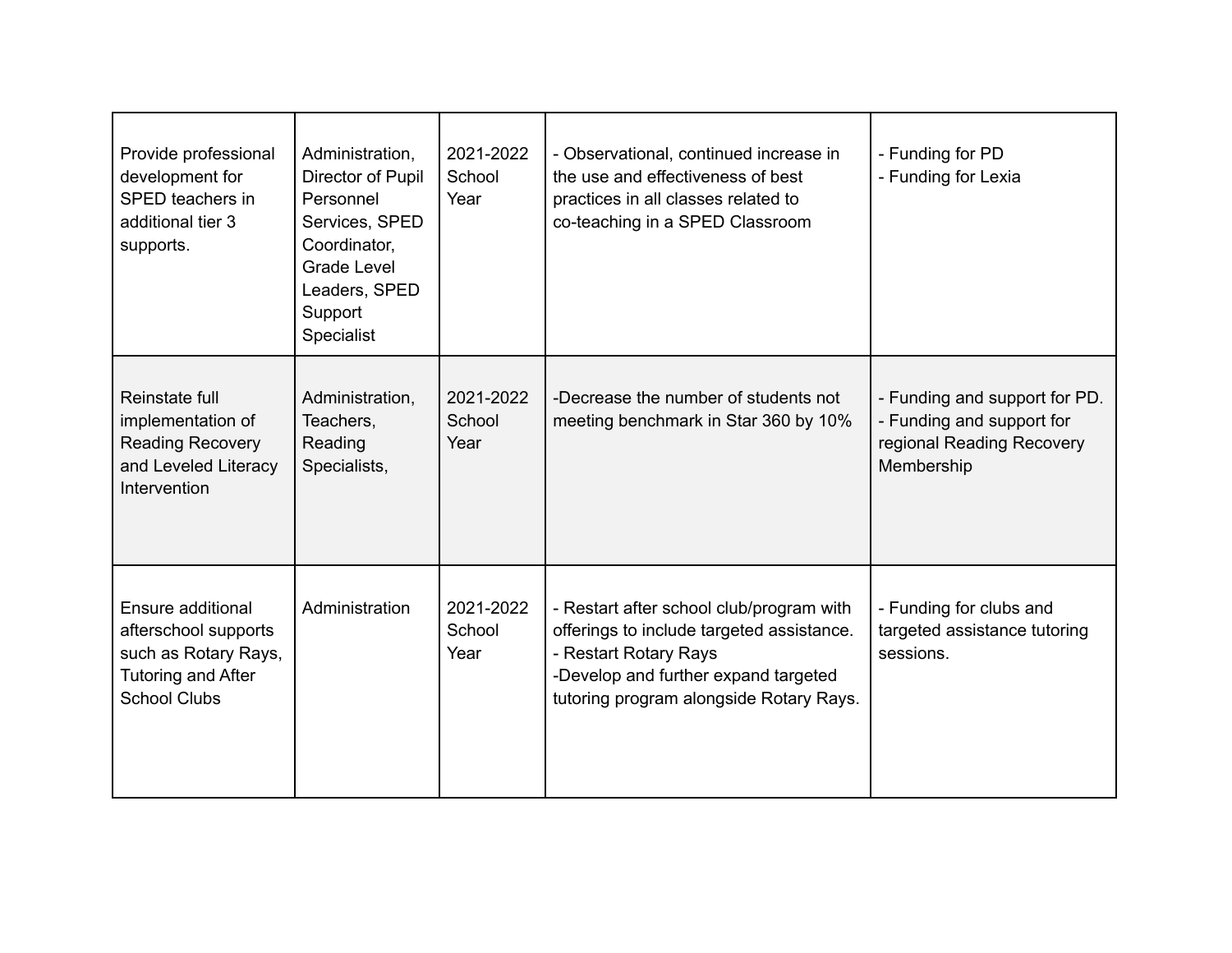## **Goal 2**: *Continue to align and implement curriculum, instruction, and assessment in mathematics to ensure improvement and growth with all students grades 1-5 .*

| <b>Action Plan/Improvement</b><br><b>Strategies</b>                                                                                                                                                                                               | Person(s)<br><b>Responsible for</b><br>Implementation                                                                         | <b>Timeline</b>                 | <b>Measurements and Outcomes</b>                                                                                                                                                                                                                                                                                                                             | Resource(s) and/or<br><b>Funding Source</b>                                                                                               |
|---------------------------------------------------------------------------------------------------------------------------------------------------------------------------------------------------------------------------------------------------|-------------------------------------------------------------------------------------------------------------------------------|---------------------------------|--------------------------------------------------------------------------------------------------------------------------------------------------------------------------------------------------------------------------------------------------------------------------------------------------------------------------------------------------------------|-------------------------------------------------------------------------------------------------------------------------------------------|
| Revise curriculum maps<br>with supplementary<br>materials embedded to<br>ensure the in-depth<br>understanding of standards<br>and concepts and to ensure<br>consistency and alignment<br>in addressing learning gaps<br>within and across grades. | Director of<br>Curriculum,<br>Administration,<br>Instructional<br>Coach,<br><b>Grade Level</b><br>Leaders,<br><b>Teachers</b> | 2021-2022<br><b>School Year</b> | - Observational increase in rigor in all<br>classes<br>- Improved student performance in<br>math as measured by B.O.Y and<br>E.O.Y. Star 360 math assessments<br>(10% increase in students meeting<br>benchmark)                                                                                                                                             | - Continued financial<br>support for the<br>Envisions program and<br>consumable materials<br>- Support for<br>professional<br>development |
| <b>Focused Professional</b><br>Development in Guided<br>Math.                                                                                                                                                                                     | Director of<br>Curriculum,<br>Administration,<br>Instructional<br>Coach, Grade<br>Level Leaders,<br><b>Teachers</b>           | 2021-2022<br><b>School Year</b> | - Observational increase in the<br>implementation of the Math Workshop<br>Model and Guided Math.<br>- Improved student performance in<br>math as measured by B.O.Y and<br>E.O.Y. Star 360 math assessments<br>(10% increase in students meeting<br>benchmark).<br>- Observational evidence of the<br>integration of Math Practice Standards<br>at all grades | - Financial support for<br>professional<br>development                                                                                    |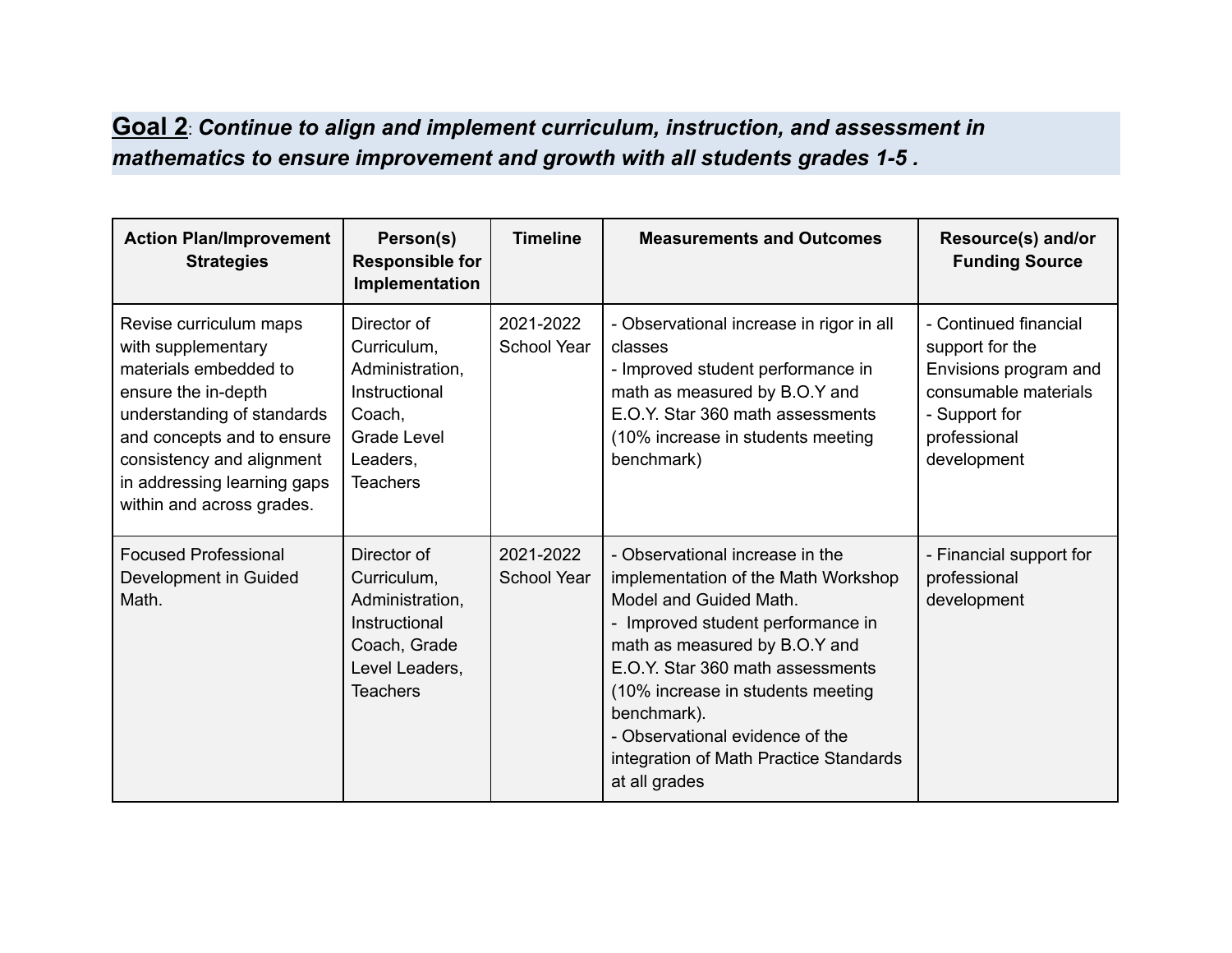| <b>Implement STAR Math</b><br>Assessments at all grades<br>$1-5.$                                                                                       | Administration,<br>Instructional<br>Coach, Grade<br>Level Leaders,<br><b>Teachers</b>                                       | 2021-2022<br><b>School Year</b> | - Assessment Data collected once<br>each trimester<br>- Each grade level team will review<br>assessment results.<br>- Students in need of further<br>intervention will be identified                                                                                                                       | - Continued funding for<br>Star 360 Assessment<br>System |
|---------------------------------------------------------------------------------------------------------------------------------------------------------|-----------------------------------------------------------------------------------------------------------------------------|---------------------------------|------------------------------------------------------------------------------------------------------------------------------------------------------------------------------------------------------------------------------------------------------------------------------------------------------------|----------------------------------------------------------|
| Ensure ongoing supports at<br>all levels of the Response to<br><b>Intervention Framework</b><br>(RTI) specific to math.                                 | Administration,<br>Instructional<br>Coach, Special<br>Ed. Support<br>Specialist, Grade<br>Level Leaders,<br><b>Teachers</b> | 2021-2022<br><b>School Year</b> | - Interventions provided for struggling<br>students<br>- Enrichment provided for students<br>meeting standards<br>- Flow chart of next steps created for<br>initial screening at each grade.<br>- All interventions and supports<br>identified within the RTI Framework<br>and made available to all staff | N/A                                                      |
| Continue regular PLC<br>Meetings, using Data to<br>analyze student<br>performance, share best<br>practices and plan<br>interventions and<br>enrichment. | Administration,<br>Instructional<br>Coach, Grade<br>Level Leaders,<br><b>Teachers</b>                                       | Ongoing                         | - Improved instructional practices in the<br>classroom<br>- Improved enrichment and intervention<br>opportunities for students.<br>- Improved student performance and<br>growth on STAR Assessments by 10%<br>from B.O.Y. to E.O.Y.                                                                        | N/A                                                      |
| <b>Continue Progress</b><br>Monitoring Meetings at all<br>grades.                                                                                       | Administration,<br>Instructional<br>Coach, Grade<br>Level Leaders,<br><b>Teachers</b>                                       | Ongoing                         | - Interventions provided for struggling<br>students ensuring continued progress                                                                                                                                                                                                                            | N/A                                                      |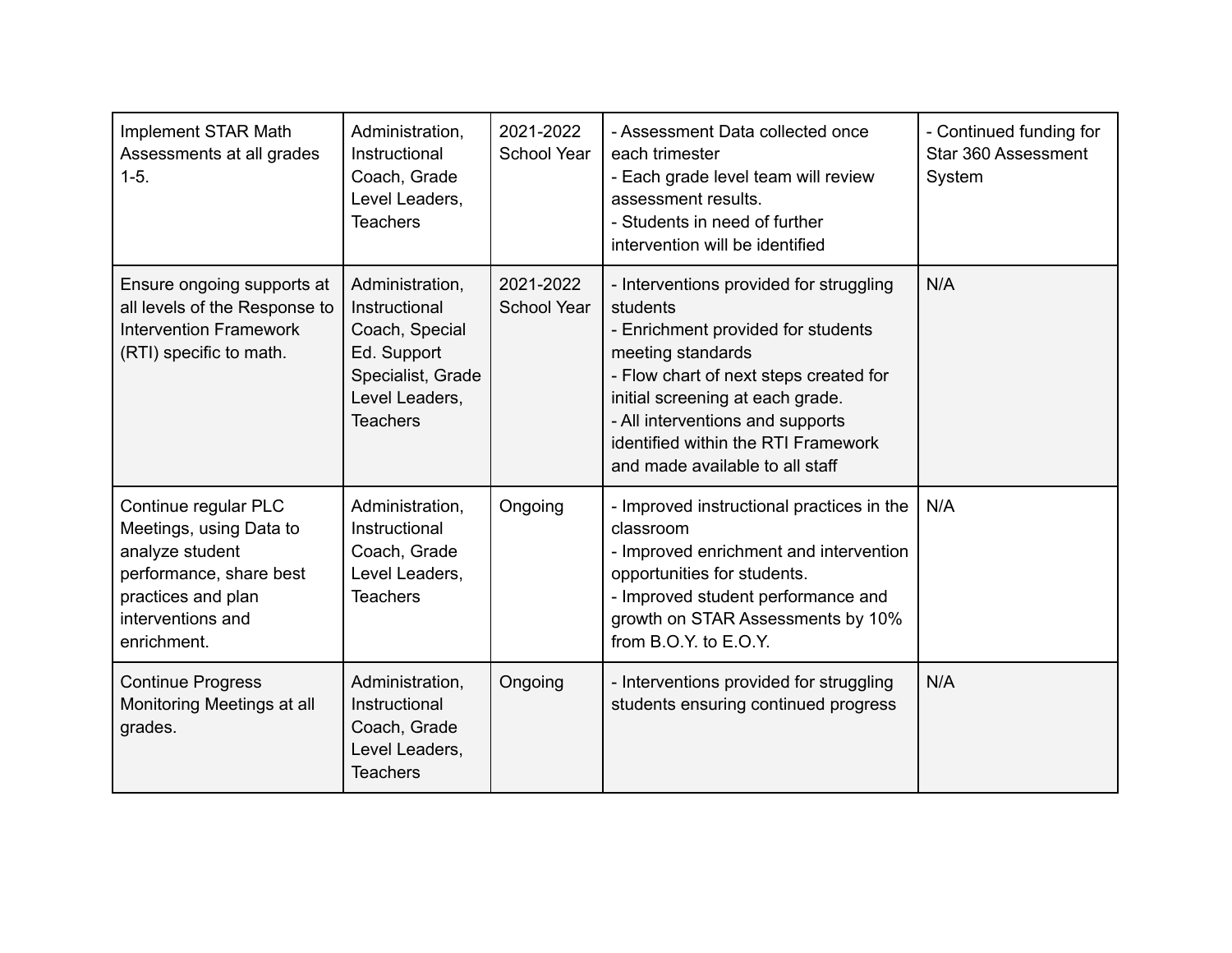| Continue with the full<br>implementation of ST Math<br>at all grades.                                                                                                                                                                   | Administration,<br>Director of<br>Administration,<br>Instructional<br>Coach, Grade<br>Level Leaders,<br><b>Teachers</b> | 2021-2022<br><b>School Year</b> | - Improvement in conceptual<br>understanding amongst students<br>- Increase of 15% in syllabus<br>completion since last year of<br>implementation                                                                                                                                   | - Continued funding for<br>the participation fee to<br>maintain grant.     |
|-----------------------------------------------------------------------------------------------------------------------------------------------------------------------------------------------------------------------------------------|-------------------------------------------------------------------------------------------------------------------------|---------------------------------|-------------------------------------------------------------------------------------------------------------------------------------------------------------------------------------------------------------------------------------------------------------------------------------|----------------------------------------------------------------------------|
| Ensure teachers have<br>continued access to quality<br>professional materials and<br>resources to effectively<br>implement the Math<br>Workshop Model and<br>Guided Math to differentiate<br>instruction, and implement<br>Guided Math. | Director of<br>Curriculum,<br>Administration,<br>Instructional<br>Coach, Grade<br>Level Leaders,<br><b>Teachers</b>     | 2021-2022<br><b>School Year</b> | - All teachers will have access to<br>Guided Math, Developing Number<br>Knowledge, Teaching Numeracy,<br>Children's Mathematics and other<br>materials as deemed essential.<br>- Observational evidence of improved<br>differentiated instruction and use of the<br>workshop model. | - Funding for<br>professional resources                                    |
| Develop a plan that ensures<br>long term sustainability and<br>capacity through the<br>training of coaches and<br>model classrooms.                                                                                                     | Director of<br>Curriculum,<br>Administration,<br>Instructional<br>Coach                                                 | 2021-2022<br><b>School Year</b> | - Proposal submitted to Superintendent<br>by end of summer 2021.                                                                                                                                                                                                                    | - Funding for plan and<br>professional<br>development                      |
| Ensure the appropriate<br>balance and use of<br>technology in math<br>instruction including<br>Envisions, ST Math                                                                                                                       | Admin, Grade<br>Level Leaders,<br>classroom<br>teachers                                                                 | 2021-2022<br><b>School Year</b> | - Training on topic to start year.<br>- Document outlining grade level<br>expectations developed by 1 <sup>st</sup> week<br>October 2021.                                                                                                                                           | - Continued support for<br>current tech. platforms<br>(ST Math, Envisions) |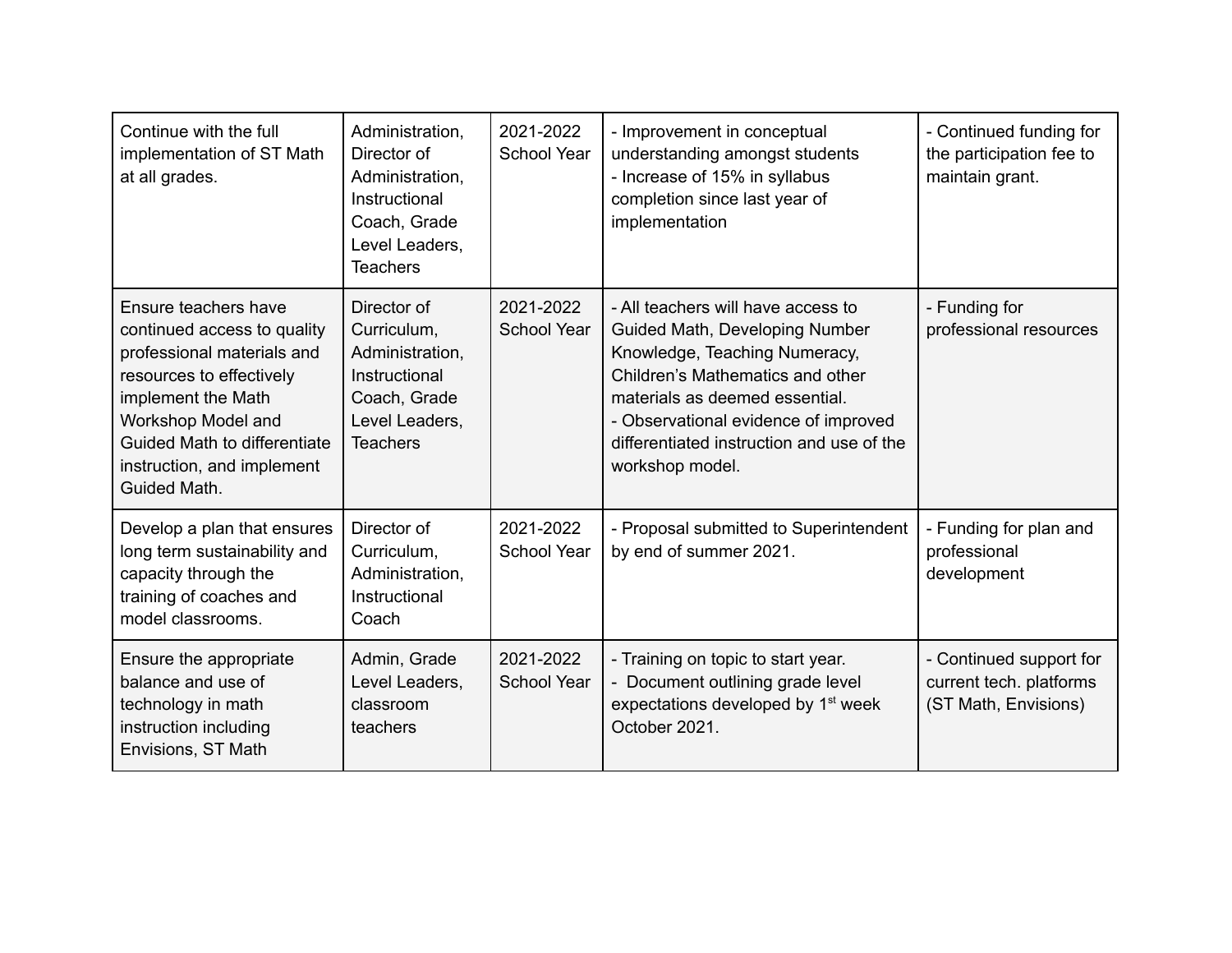| Additional afterschool<br>supports such as Rotary<br>Rays, Tutoring and After<br><b>School Clubs</b> | Administration | 2021-2022<br>School Year | - Restart after school club/program with<br>offerings to include targeted<br>assistance.<br>- Restart Rotary Rays<br>-Develop and further expand targeted<br>tutoring programs alongside Rotary<br>Rays. | - Funding for clubs and<br>targeted assistance<br>tutoring sessions. |
|------------------------------------------------------------------------------------------------------|----------------|--------------------------|----------------------------------------------------------------------------------------------------------------------------------------------------------------------------------------------------------|----------------------------------------------------------------------|
|------------------------------------------------------------------------------------------------------|----------------|--------------------------|----------------------------------------------------------------------------------------------------------------------------------------------------------------------------------------------------------|----------------------------------------------------------------------|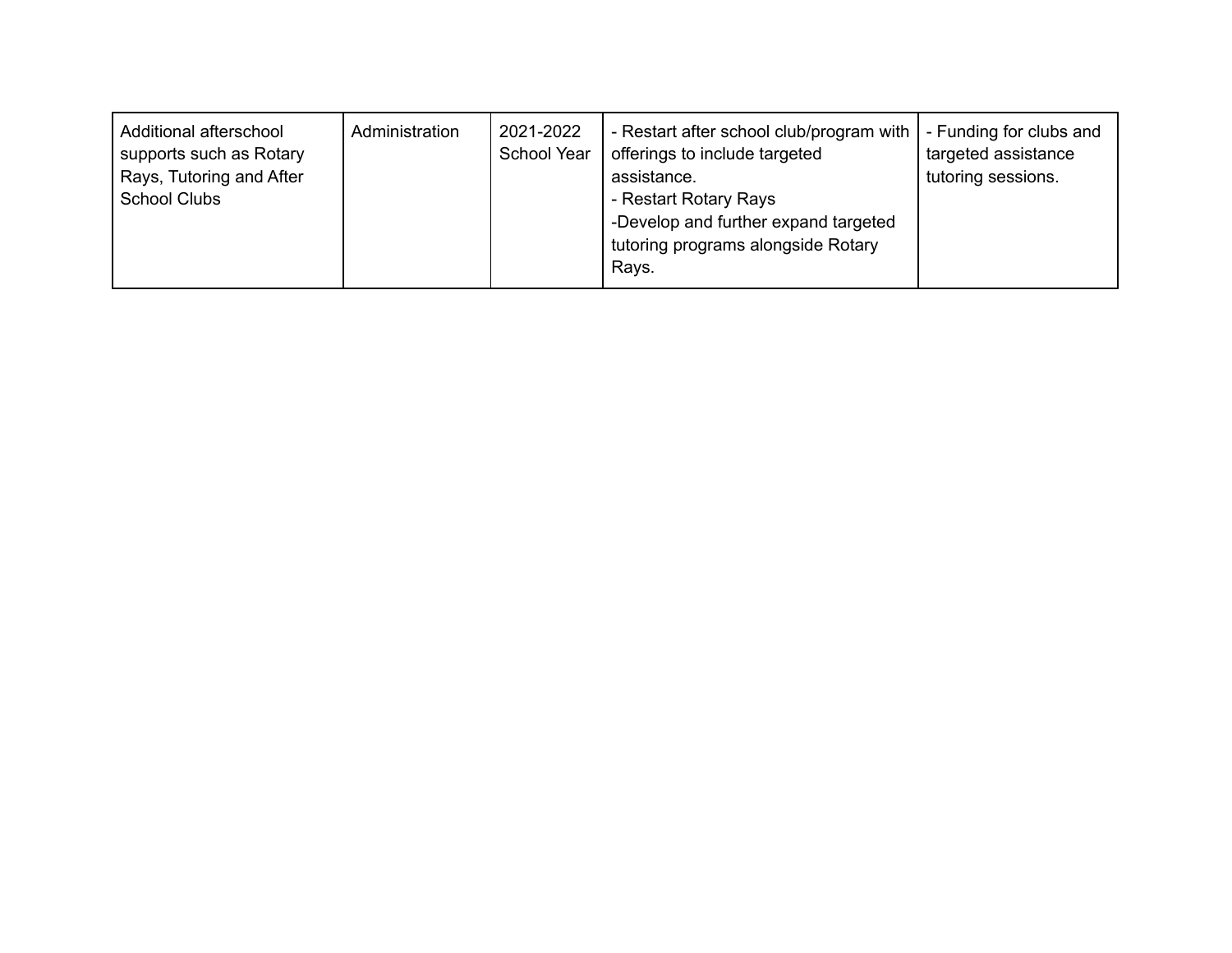## $\overline{\text{Goal 3:}}$  - Foster an inclusive environment for students and families so that all students feel like they belong *and are equipped with the Social, Emotional Learning Skills required to meet with success.*

| <b>Action Plan/Improvement</b><br><b>Strategies</b>                                                                                                                                    | <b>Person(s) Responsible</b><br>for implementation                                                        | <b>Timeline</b>                 | <b>Measurements and</b><br><b>Outcomes</b>                                                                                                                               | Resource(s) and/or<br><b>Funding Source</b> |
|----------------------------------------------------------------------------------------------------------------------------------------------------------------------------------------|-----------------------------------------------------------------------------------------------------------|---------------------------------|--------------------------------------------------------------------------------------------------------------------------------------------------------------------------|---------------------------------------------|
| Commit staff meeting and<br>PD time to address issues<br>related to SEL including,<br>classroom management<br>techniques, diversity,<br>inclusive practices,<br>emerging disabilities. | Administration, Special<br>Ed. Support Specialist,<br>School Psychologist,<br><b>Adjustment Counselor</b> | 2019-2020<br><b>School Year</b> | - Decrease in office<br>referrals by 10%                                                                                                                                 | - Funding for PD<br>- McLean Grant          |
| Implement a new<br>Mindfulness program<br>across the building.                                                                                                                         | Administration, School<br>Psychologist, Adjustment<br>Counselor                                           | 2021-2022<br><b>School Year</b> | - Program chosen before<br>school year<br>- Program fully<br>implemented,<br>school-wide, by end of<br>year.                                                             | - Funding for program                       |
| Commit staff meeting and<br>PD to train all staff in the<br>concepts of Mindfulness<br>and continue the<br>implementation of<br>Purposeful People and<br>Social Thinking.              | Administration, School<br>Psychologist,<br>Speech/Lang.<br>Therapists, Adj.<br>Counselor, Teachers        | 2021-2022<br><b>School Year</b> | - Increase in students<br>social and coping skills,<br>increase academic<br>achievement, decrease in<br>office referrals<br>- shared language<br>throughout the building | N/A                                         |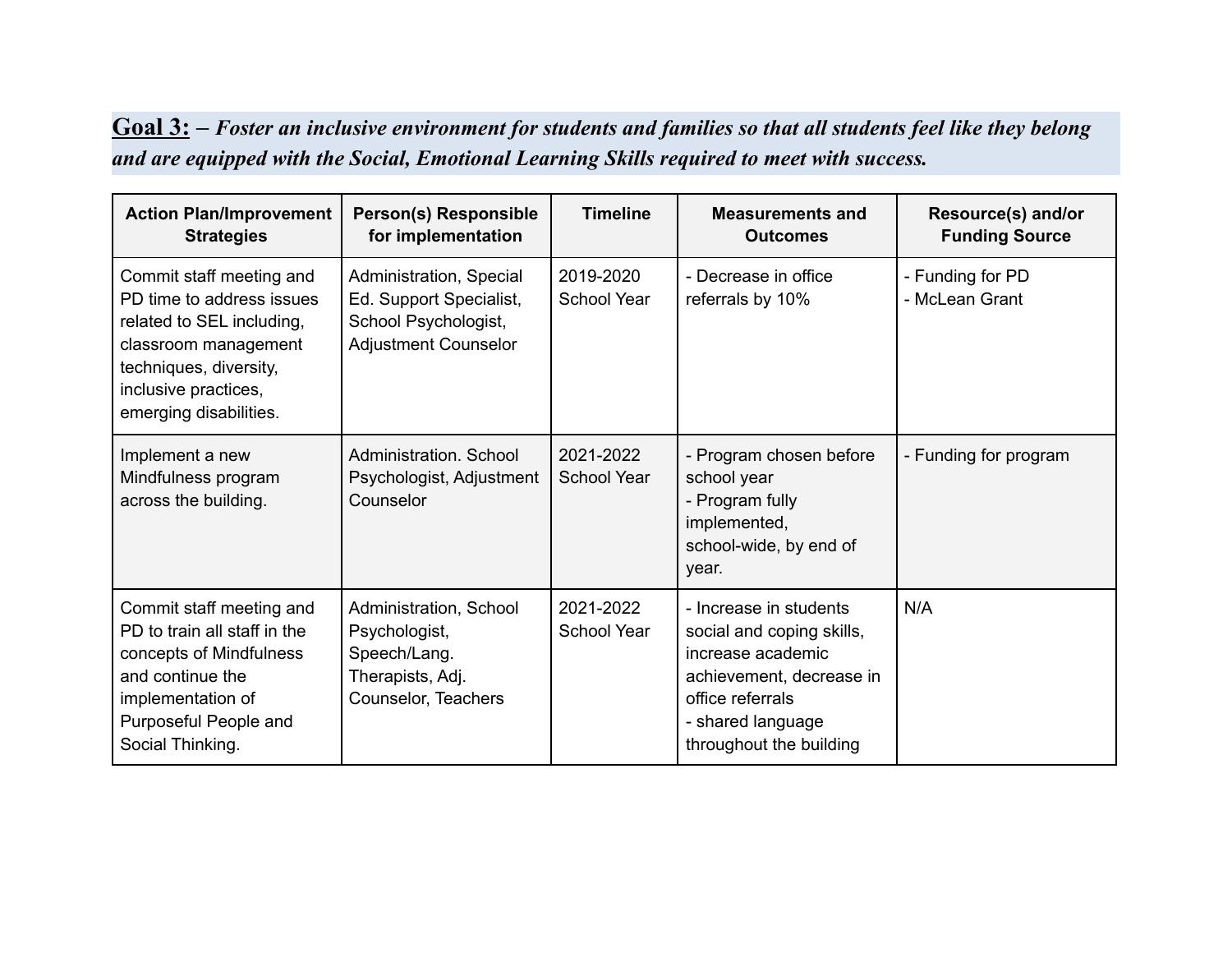| Grade level Town Meeting                                                                                                                                                                                                                                                                                                                      | Administratration, School<br>Psychologist, School<br>Adjustment Counselor,<br><b>Teachers</b>                                                             | 2021-2022<br><b>School Year</b> | <b>Implement Character</b><br>Strong/<br><b>Purposeful People</b><br><b>Grade Level Discussions</b>                 | N/A                                      |
|-----------------------------------------------------------------------------------------------------------------------------------------------------------------------------------------------------------------------------------------------------------------------------------------------------------------------------------------------|-----------------------------------------------------------------------------------------------------------------------------------------------------------|---------------------------------|---------------------------------------------------------------------------------------------------------------------|------------------------------------------|
| Clearly define each tier of<br>the RTI framework and<br>establish consistent<br>building-wide expectations<br>as it relates to Social<br><b>Emotional Learning and</b><br>Learner Behaviors, with<br>clear end of grade targets<br>and expectations and<br>increased clarity on how<br>these skills are taught at<br>both school and at home. | Administration, Teacher<br>Leaders, Special Ed.<br>Support Specialist,<br>School Psychologist,<br>Speech/Lang.<br>Therapists, Adj.<br>Counselor, Teachers | 2021-2022<br><b>School Year</b> | Increase in students social<br>and coping skills, increase<br>academic achievement,<br>decrease in office referrals | - Funding for SESS<br>position           |
| Ensure increased support<br>for learning at home<br>through informational<br>parent nights on topics<br>such as SEL, Executive<br>Functioning, Dyslexia,<br>Anxiety etc.                                                                                                                                                                      | Administration, Family<br><b>Resource Coordinator</b>                                                                                                     | 2021-2022<br><b>School Year</b> | - At least 3, well attended<br>parent nights held during<br>the 2019-2020 school<br>year.                           | - Funding for speakers<br>- McLean Grant |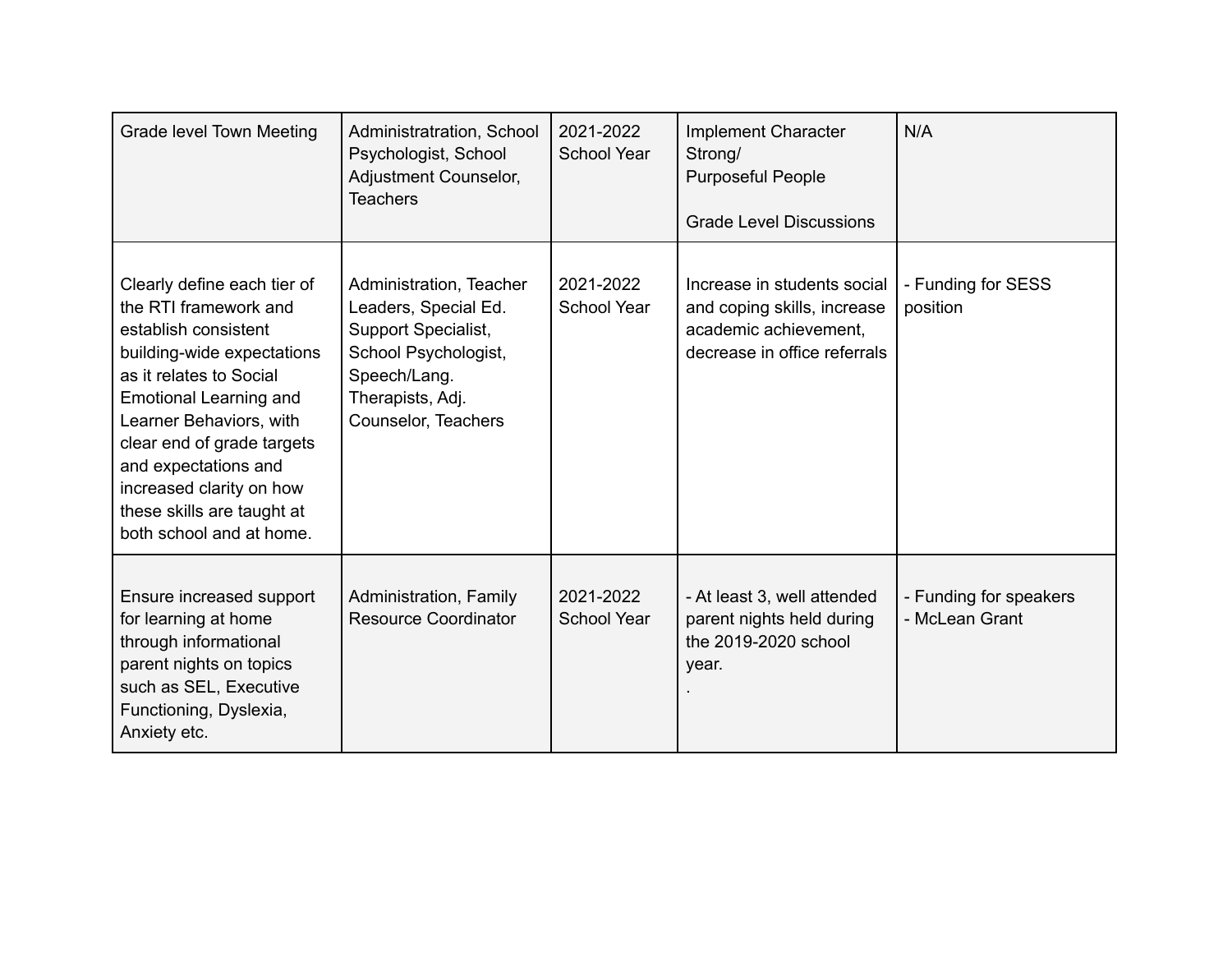| Ensure all classes have<br>dedicated morning meeting<br>time where concepts are<br>taught and promoted in<br>each class.                                                                                                                           | Administration, School,<br><b>Teachers</b>                                                                                       | 2021-2022<br><b>School Year</b> | - Submitted schedules at<br>start of year indicate<br>community meeting time<br>- Observational data<br>ongoing throughout the<br>school year                                                                                                                         | N/A                            |
|----------------------------------------------------------------------------------------------------------------------------------------------------------------------------------------------------------------------------------------------------|----------------------------------------------------------------------------------------------------------------------------------|---------------------------------|-----------------------------------------------------------------------------------------------------------------------------------------------------------------------------------------------------------------------------------------------------------------------|--------------------------------|
| Continue targeted tier 2<br>interventions for students<br>new to MKG and students<br>struggling in the area of<br>SEL.                                                                                                                             | Administration, Special<br>Ed. Support Specialist,<br>School Psychologist,<br>Adjustment Counselor,<br><b>Classroom Teachers</b> | 2021-2022<br><b>School Year</b> | - Students identified and<br>participating in tier 2<br>interventions ongoing<br>throughout the year<br>- Increase in students<br>social and coping skills,<br>increase academic<br>achievement, decrease in<br>office referrals                                      | - Funding for SESS<br>Position |
| Continued use of the digital<br>student portfolios and data<br>collection sheets to<br>streamline the progress<br>monitoring process,<br>increase accountability,<br>mobilize supports and<br>ensure effective transitions<br>from grade to grade. | Administration, Special<br>Ed. Support Specialist,<br>School Psychologist,<br>Adjustment Counselor,<br><b>Classroom Teachers</b> | 2021-2022<br><b>School Year</b> | - Portfolios created.<br>shared with all teaching<br>staff<br>- Transition meetings<br>scheduled and held for all<br>grade levels<br>- Increased student<br>growth percentiles on both<br>the B.O.Y. and M.O.Y.<br><b>Benchmark Assessments</b><br>from previous year | N/A                            |